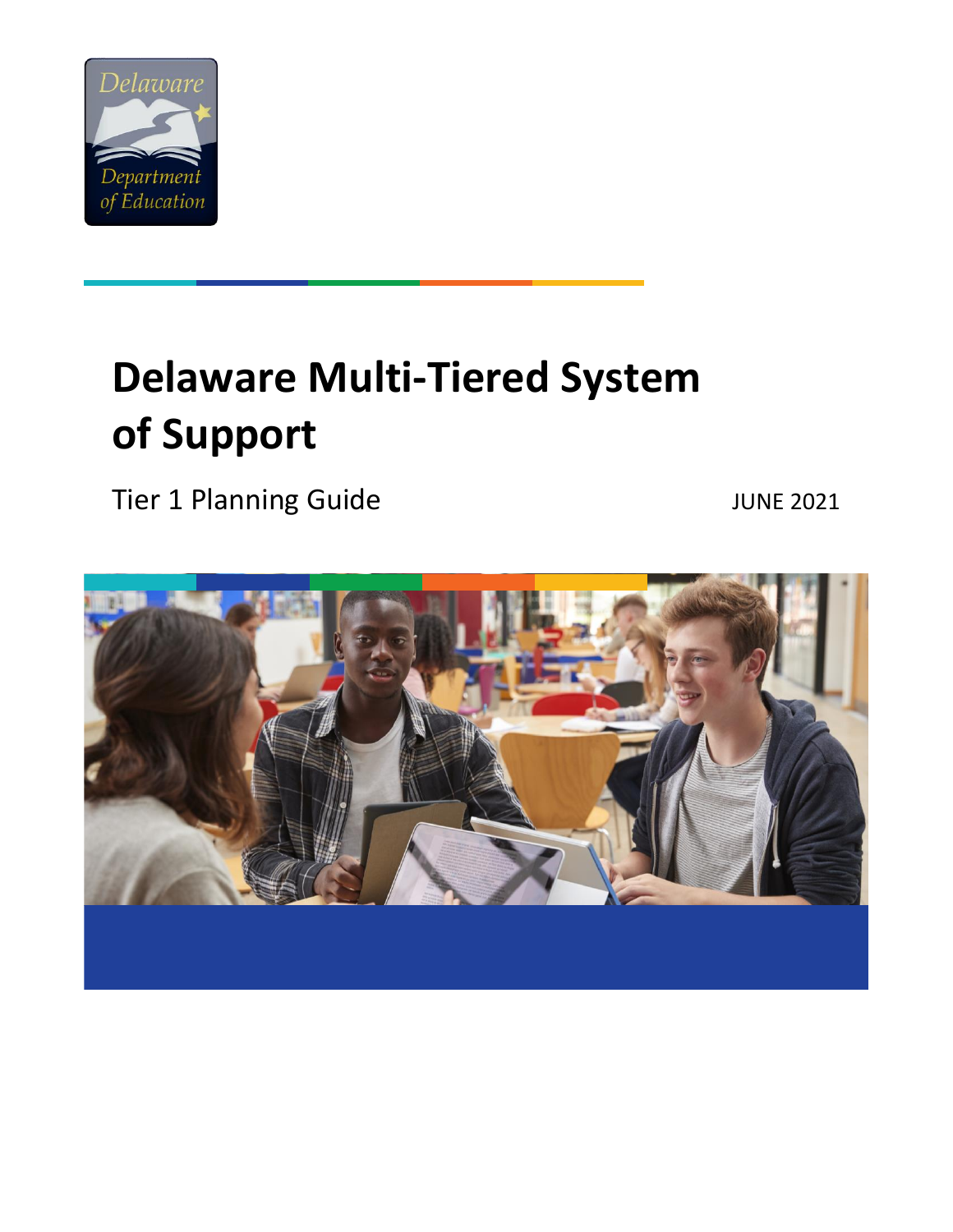## **Introduction**

The mission of the Delaware Department of Education (DDOE) is to empower every learner with the highest quality education through shared leadership, innovative practices, and exemplary services. The instructional vision for our state is that every student in Delaware will leave school ready for college, career, and life. To achieve Delaware's academic vision, teachers must provide students with high-quality, standards-aligned instruction every day, and district and school leaders must provide teachers with high-quality instructional materials (HQIM) and professional learning.



What does this mean? Annually, districts must create and deploy coherent academic plans for the implementation of high-quality standards, curriculum, assessments, and professional learning across all grade levels and core content areas. The Delaware Multi-Tiered System of Supports (DE-MTSS) framework should serve as the basis for these academic plans and defines how school systems should meet the academic and nonacademic needs of all students.

The DE-MTSS framework allows Delaware school systems to offer a multi-tiered system of support designed to be responsive to the needs of the whole child and provide opportunities for every student to reach his or her full potential in an inclusive and equitable learning environment. Within DE-MTSS, educators offer a continuum of instruction, practices, and interventions of varying intensity to meet the needs of all students within three tiers of support:

- **Tier 1:** Core instruction and universal supports for all students
- **Tier 2**: Targeted interventions and supports for some students, beyond what can be provided through the curriculum-embedded supports in Tier 1
- **Tier 3**: Intensive intervention for a few students, beyond what can be provided through the curriculum-embedded supports and Tier 2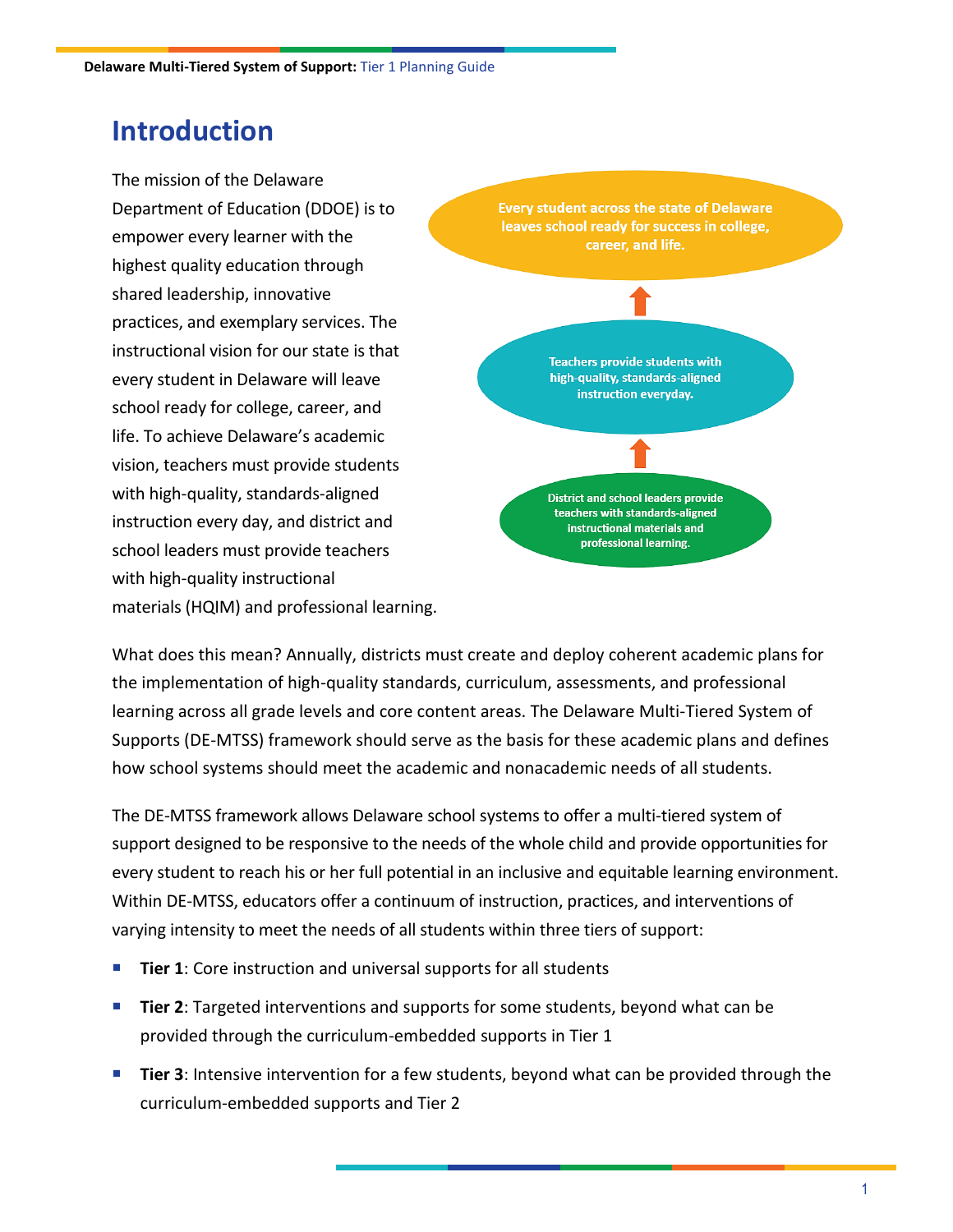#### **Delaware Multi-Tiered System of Support:** Tier 1 Planning Guide

|           | <b>What is Tier 1 instruction?</b>                                                                                                                     |           | <b>What Tier 1 instruction is not</b>                                                                                                       |
|-----------|--------------------------------------------------------------------------------------------------------------------------------------------------------|-----------|---------------------------------------------------------------------------------------------------------------------------------------------|
|           | Grounded in HQIM and aligned to grade-level<br>standards.                                                                                              | $\bullet$ | The use of instructional materials not defined<br>as high-quality by the DDOE or those rated                                                |
| $\bullet$ | Provided to all students, including those with                                                                                                         |           | green on EdReports.                                                                                                                         |
|           | diverse learning needs.                                                                                                                                |           | Only for those students who are at or above                                                                                                 |
| $\bullet$ | Provides students with diverse learning needs                                                                                                          |           | grade level.                                                                                                                                |
|           | the opportunity to engage in grade-level<br>content alongside their peers through the use<br>of embedded supports within a high-quality<br>curriculum. |           | Instruction that focuses on off-grade-level<br>content or uses intervention<br>materials/programs as the primary<br>instructional resource. |

For a full overview of the framework, please view the [DE-MTSS Implementation Guide.](https://www.doe.k12.de.us/Page/4415)

# **Priorities for the 2021–22 School Year**

There is no doubt the COVID-19 pandemic disrupted students' experiences during the 2020–21 school year. Even so, teachers, school leaders, and school support staff continue to provide students with opportunities to learn while also caring for students' physical, social, and emotional needs, which is the cornerstone of DE-MTSS.

Although the DE-MTSS framework provides educators with guidance on the requirements for delivering Tiers 1, 2, and 3 instruction and support to all students, the DDOE will prioritize the resources and guidance we provide during the 2021–22 school year on supporting the delivery of Tier 1 instruction while addressing unfinished teaching and learning due to the pandemic. Tier 1 instruction includes the integration of social and emotional competencies that are embedded into most HQIM and support the delivery of core academic instruction.

Specifically, the DDOE will support school systems in the execution of two academic priorities for the 2021–022 school year:

- **Priority 1**: District and school leaders establish schoolwide expectations for providing Tier 1 instruction for all students that are grounded in the use of HQIM and evidence-based practices to accelerate student learning.
- **Priority 2**: Districts and schools create support structures to accelerate student learning within the context of HQIM and evidence-based practices.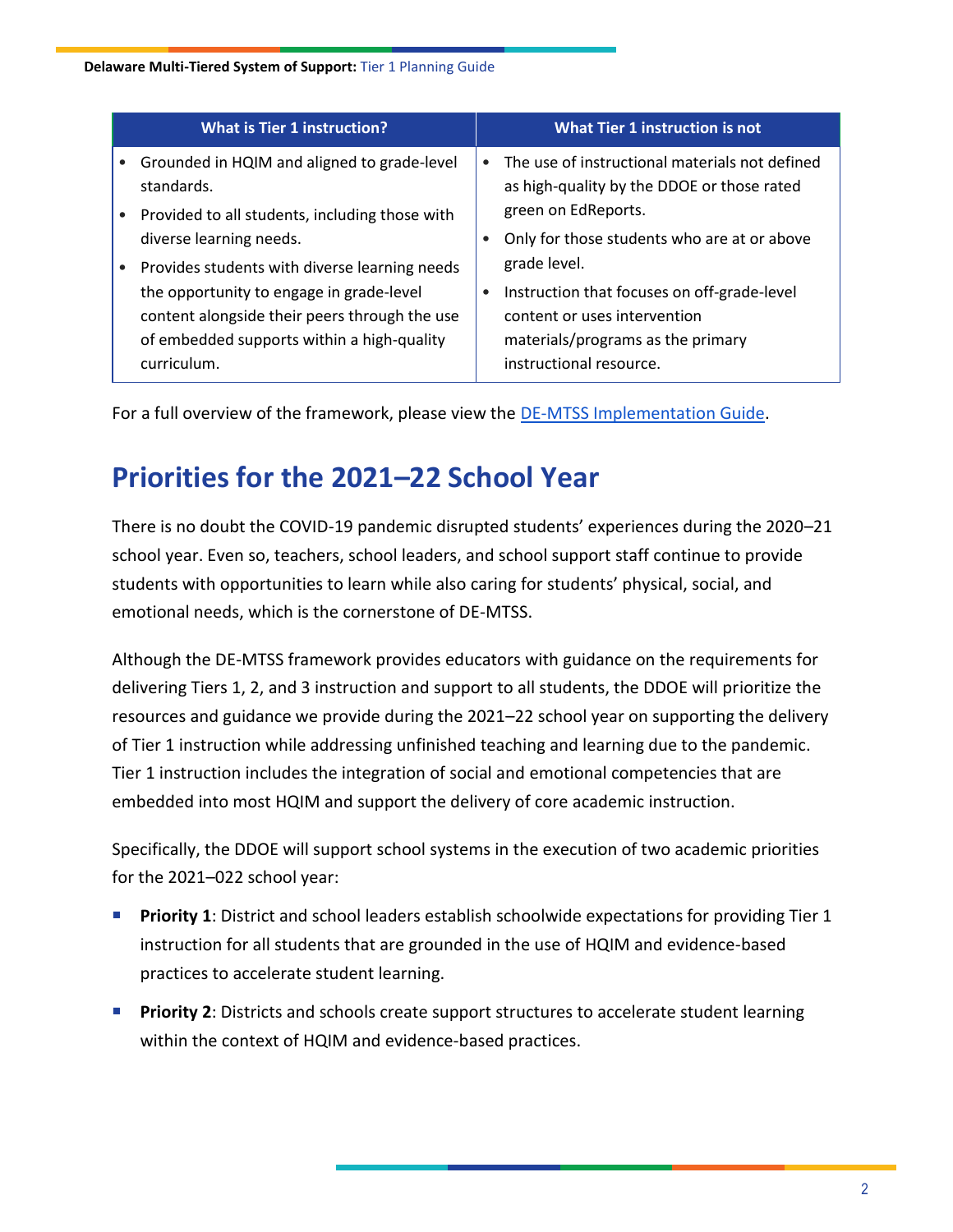## **How to Use This Guide**

This planning guide outlines best practices for providing Tier 1 instruction to all students and is designed to support school systems as they create academic plans aligned to HQIM for the 2021–22 school year. Accompanying each academic priority is a set of core actions that districts should take to ensure that the priority is being met.

Each core action is then accompanied by the following:

- **Planning Considerations**: Essential steps a district should take to achieve the core action
- Resources: Additional guidance and support to achieve the core action
- **Funding Opportunities**: Federal, state, and local funds to support the achievement of the core action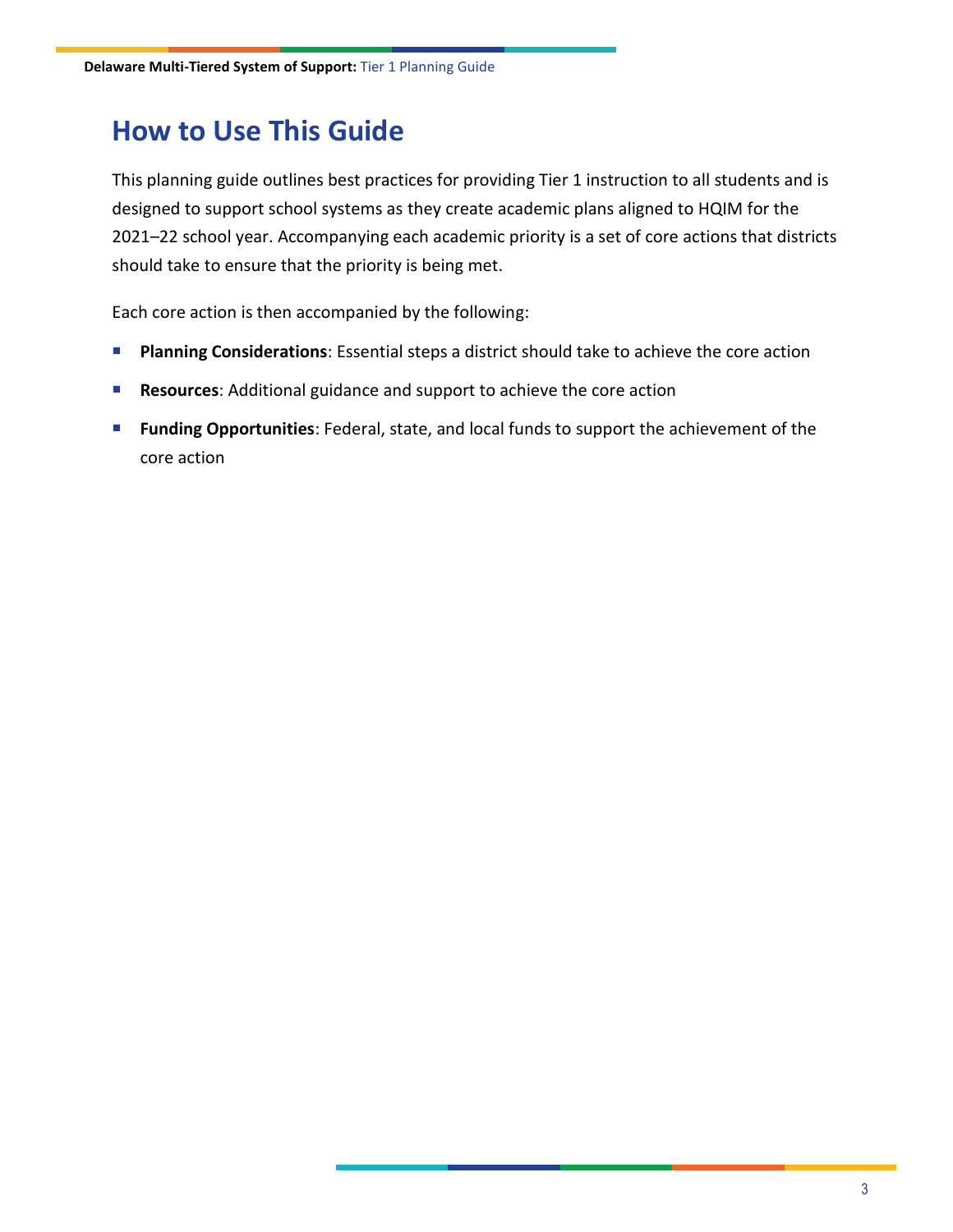# **Academic Priorities**

*PRIORITY 1: District and school leaders establish schoolwide expectations for providing Tier 1 instruction to all students that are grounded in the use of HQIM and evidence-based practices to accelerate student learning.*

| <b>District core action</b>                                                                                         | <b>Key planning considerations</b>                                                                                                                                                                                                                                                                                                                                                                                                                                                                                                                                    | <b>Resources</b>                                                                                                                                                                                                                                                                                                                                       | <b>Funding opportunities</b>                                                                                                                                                                                                                          |
|---------------------------------------------------------------------------------------------------------------------|-----------------------------------------------------------------------------------------------------------------------------------------------------------------------------------------------------------------------------------------------------------------------------------------------------------------------------------------------------------------------------------------------------------------------------------------------------------------------------------------------------------------------------------------------------------------------|--------------------------------------------------------------------------------------------------------------------------------------------------------------------------------------------------------------------------------------------------------------------------------------------------------------------------------------------------------|-------------------------------------------------------------------------------------------------------------------------------------------------------------------------------------------------------------------------------------------------------|
| Establish an instructional<br>vision for the delivery of<br>Tier 1 universal<br>instruction and supports.           | Define<br>$\bullet$<br>what you want to see students doing in every<br>classroom;<br>key teacher practices you want to see in all<br>classrooms; and<br>your ultimate goal for all students in your school<br>system.<br>Share your vision with all stakeholders (e.g., school<br>$\bullet$<br>leaders, teachers, support staff, parents, and board                                                                                                                                                                                                                   | <b>DDOE Classroom Ready</b><br>$\bullet$<br>Plan<br><b>Instruction Partners</b><br>$\bullet$<br><b>Curriculum Support</b><br>Guide                                                                                                                                                                                                                     | N/A                                                                                                                                                                                                                                                   |
|                                                                                                                     | members).                                                                                                                                                                                                                                                                                                                                                                                                                                                                                                                                                             |                                                                                                                                                                                                                                                                                                                                                        |                                                                                                                                                                                                                                                       |
| Adopt HQIM to bring<br>coherence and<br>consistency to districts'<br>instructional vision and<br>academic planning. | Determine if you have the internal capacity to run an<br>$\bullet$<br>effective selection process; if not, use the Delaware<br>Professional Learning Partners Guide to select a<br>partner to help you.<br>Select the tool to use to help us select HQIM (e.g.,<br>$\bullet$<br>EdReports, iMET, Louisiana Believes).<br>Establish a selection committee that represents the<br>$\bullet$<br>voices of all stakeholders (e.g., district leaders,<br>principals, instructional coaches, and teachers)<br>Develop a rubric to review and evaluate materials<br>against. | <b>Instruction Partners</b><br>$\bullet$<br><b>Curriculum Support</b><br>Guide<br><b>Delaware Professional</b><br>$\bullet$<br><b>Learning Partners Guide</b><br><b>EdReports Enhanced</b><br>$\bullet$<br><b>Reports with Key</b><br><b>Technology Information</b><br>List of COVID-related<br>$\bullet$<br>adjustments made by<br>publishers of HQIM | Reimagining<br>$\bullet$<br><b>Professional Learning</b><br>Grants<br>School Improvement<br>$\bullet$<br>Grant<br><b>Title I, Part A and ESSER</b><br>$\bullet$<br>(Elementary and<br><b>Secondary Education</b><br><b>Emergency Relief)</b><br>funds |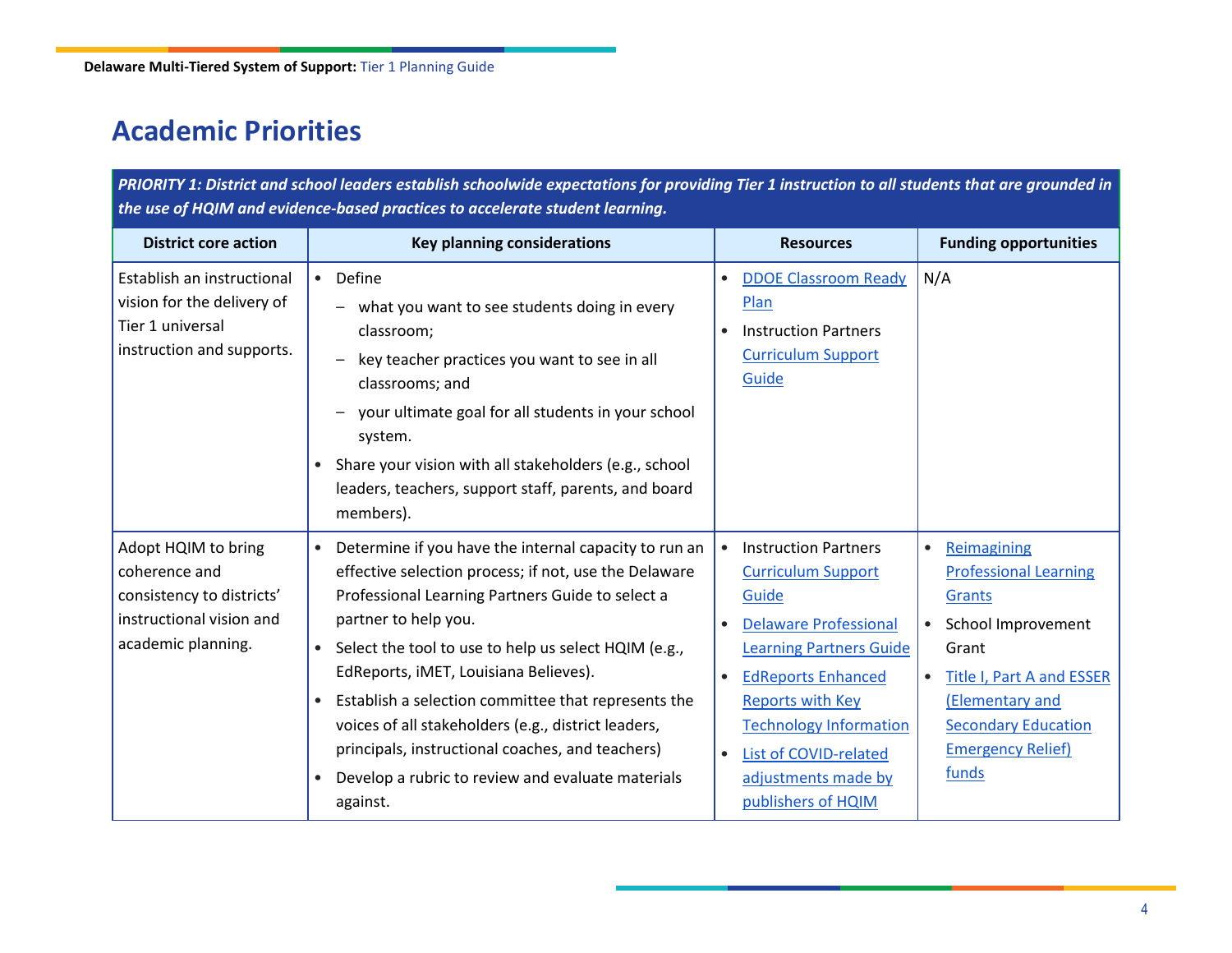| <b>District core action</b>                                                                                                                                                                                                                                               | <b>Key planning considerations</b>                                                                                                                                                                                                                                                                                                                                                                                                                                                                                                                                                                                                                                                                                                                                                                                                                                                            | <b>Resources</b>                                                            | <b>Funding opportunities</b>                                                                                                                                                                                   |
|---------------------------------------------------------------------------------------------------------------------------------------------------------------------------------------------------------------------------------------------------------------------------|-----------------------------------------------------------------------------------------------------------------------------------------------------------------------------------------------------------------------------------------------------------------------------------------------------------------------------------------------------------------------------------------------------------------------------------------------------------------------------------------------------------------------------------------------------------------------------------------------------------------------------------------------------------------------------------------------------------------------------------------------------------------------------------------------------------------------------------------------------------------------------------------------|-----------------------------------------------------------------------------|----------------------------------------------------------------------------------------------------------------------------------------------------------------------------------------------------------------|
|                                                                                                                                                                                                                                                                           | Review, evaluate, and pilot the materials prior to<br>$\bullet$<br>selection.                                                                                                                                                                                                                                                                                                                                                                                                                                                                                                                                                                                                                                                                                                                                                                                                                 |                                                                             |                                                                                                                                                                                                                |
|                                                                                                                                                                                                                                                                           | Make a selection and communicate your decision to<br>$\bullet$<br>all stakeholders: school leaders, teachers, support<br>staff, parents, and board members.<br>Procure and distribute new materials.<br>$\bullet$                                                                                                                                                                                                                                                                                                                                                                                                                                                                                                                                                                                                                                                                             |                                                                             |                                                                                                                                                                                                                |
| Provide school leaders<br>and teachers with the<br>initial and ongoing<br>professional learning<br>needed to provide Tier 1<br>instruction to all students.<br>including skillful use of<br>HQIM and how to identify<br>and address individual<br>student learning needs. | Determine if you have the internal capacity and<br>$\bullet$<br>expertise to launch and provide ongoing support to<br>teachers and leaders on the new curriculum; if not,<br>use the Delaware Professional Learning Partners<br>Guide to select a partner to help you.<br>Create and communicate a yearlong scope and<br>$\bullet$<br>sequence for training and coaching teachers and<br>leaders.<br>Provide teachers with initial and ongoing<br>professional learning using a variety of<br>structures/formats on any new curriculum that helps<br>them use the materials well, including the embedded<br>support for diverse learners, and understand how the<br>curriculum's design, approach, and structure will help<br>students achieve their learning goals.<br>Establish professional learning communities (PLCs)<br>$\bullet$<br>that provide teachers with weekly opportunities to | <b>Delaware Professional</b><br>$\bullet$<br><b>Learning Partners Guide</b> | Reimagining<br>$\bullet$<br><b>Professional Learning</b><br>Grants<br>School Improvement<br>Grants<br>Title II, Title III, IDEA<br>(Individuals with<br><b>Disabilities Education</b><br>Act), and ESSER funds |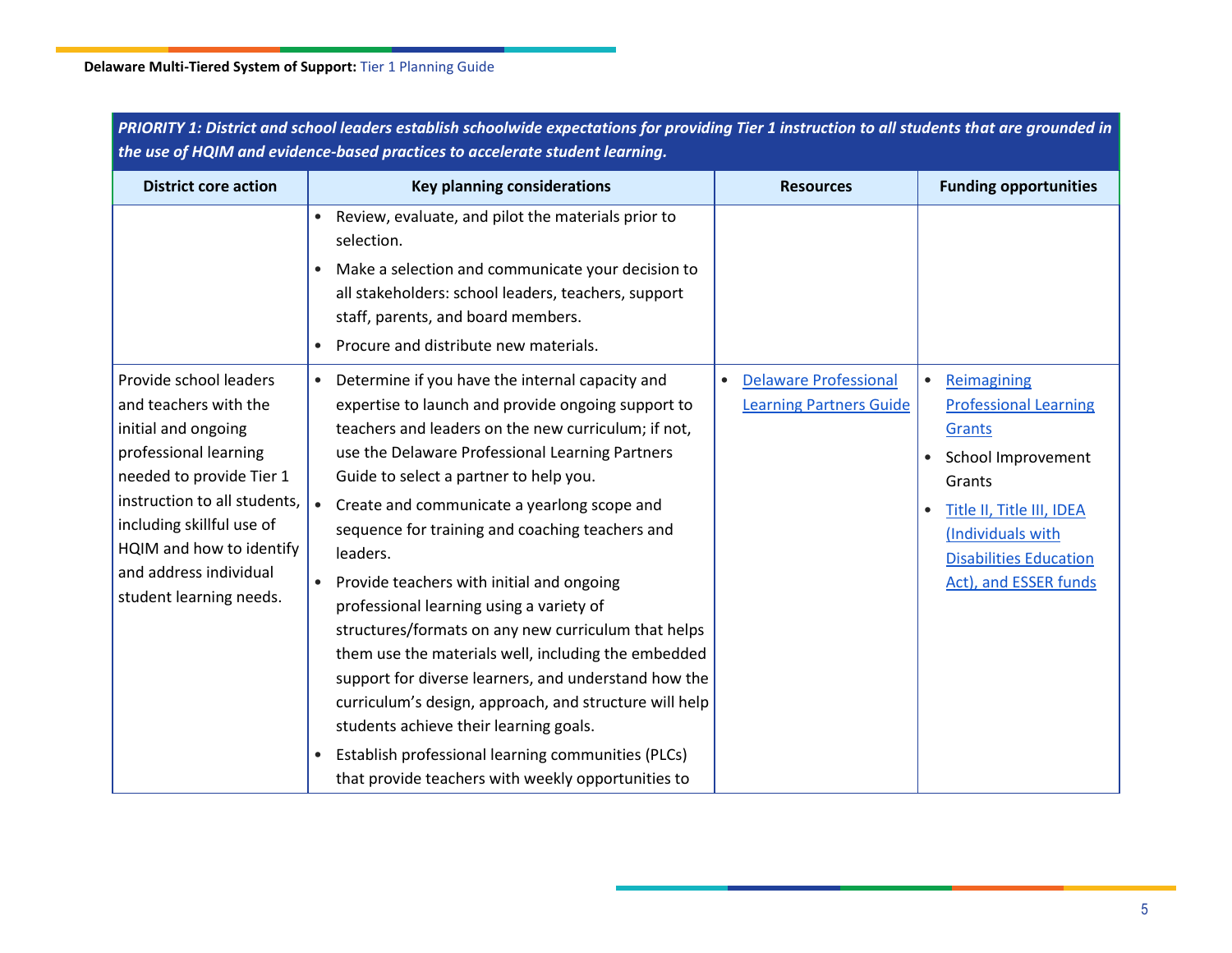| the use of HQIM and evidence-based practices to accelerate student learning.                                                          |                                                                                                                                                                                                                                                                                                                                                                                                                                                                                                                                                            |                                                                                                                                                                                                                                             |                                                                            |  |  |
|---------------------------------------------------------------------------------------------------------------------------------------|------------------------------------------------------------------------------------------------------------------------------------------------------------------------------------------------------------------------------------------------------------------------------------------------------------------------------------------------------------------------------------------------------------------------------------------------------------------------------------------------------------------------------------------------------------|---------------------------------------------------------------------------------------------------------------------------------------------------------------------------------------------------------------------------------------------|----------------------------------------------------------------------------|--|--|
| <b>District core action</b>                                                                                                           | <b>Key planning considerations</b>                                                                                                                                                                                                                                                                                                                                                                                                                                                                                                                         | <b>Resources</b>                                                                                                                                                                                                                            | <b>Funding opportunities</b>                                               |  |  |
|                                                                                                                                       | collectively plan and practice with their new<br>curriculum.                                                                                                                                                                                                                                                                                                                                                                                                                                                                                               |                                                                                                                                                                                                                                             |                                                                            |  |  |
|                                                                                                                                       | Train principals on how the design, approach, and<br>$\bullet$<br>structure of how their new materials will help<br>schools achieve their instructional vision and how to<br>effectively observe instruction and give teachers<br>feedback on their practice.                                                                                                                                                                                                                                                                                              |                                                                                                                                                                                                                                             |                                                                            |  |  |
|                                                                                                                                       | Create a process for receiving feedback from<br>$\bullet$<br>teachers and leaders on the quality and effectiveness<br>of the professional learning provided and use that<br>data to make improvements to your professional<br>learning plan.                                                                                                                                                                                                                                                                                                               |                                                                                                                                                                                                                                             |                                                                            |  |  |
| Provide all students,<br>including students with<br>exceptionalities, with<br>high-quality, standards-<br>aligned Tier 1 instruction. | Use HQIM as intended with all students.<br>$\bullet$<br>Provide students with disabilities and English learners<br>$\bullet$<br>with opportunities to engage in grade-level content<br>alongside their peers through the use of embedded<br>supports within a high-quality curriculum.<br>Afford all students with specialized support and<br>$\bullet$<br>related services that equip them with the tools they<br>need to engage with HQIM.<br>Adjust school schedules and staffing models to<br>accommodate the instructional needs of new<br>curricula. | <b>Student Achievement</b><br>$\bullet$<br>Partners' 2020-21<br><b>Priority Instructional</b><br><b>Content in English</b><br>Language Arts and<br><b>Mathematics</b><br>List of COVID-related<br>adjustments made by<br>publishers of HQIM | Title I, Title III, Title IV,<br>$\bullet$<br><b>IDEA, and ESSER funds</b> |  |  |

*PRIORITY 1: District and school leaders establish schoolwide expectations for providing Tier 1 instruction to all students that are grounded in*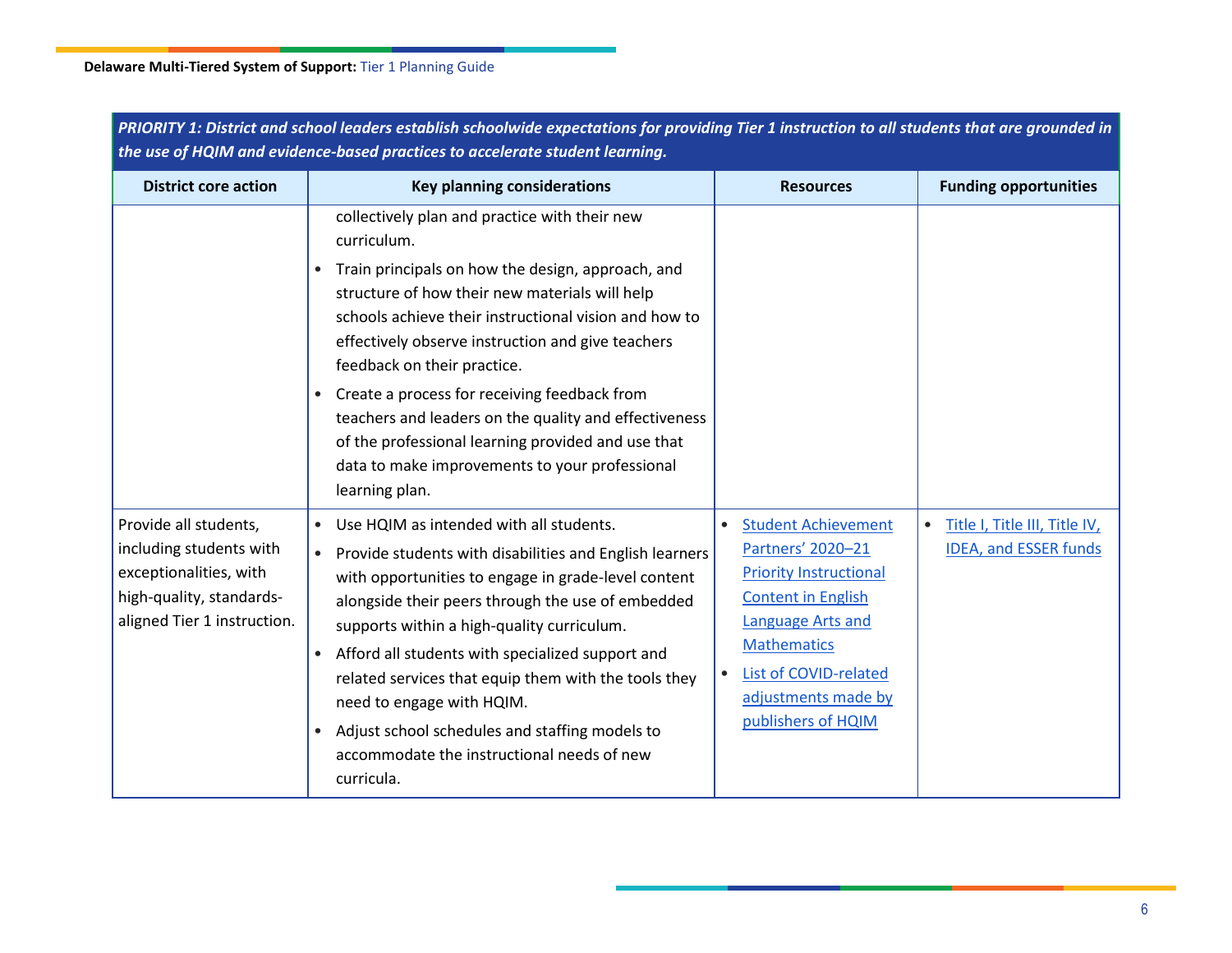| the use of HQIM and evidence-based practices to accelerate student learning.                                             |                                                                                                                                                                                                                                                                                                                                                                                                                                                                                                                                                           |                                                                                                                                                                                                                                                                                                                                                                                                                                                                                                                                                                                               |                                 |  |
|--------------------------------------------------------------------------------------------------------------------------|-----------------------------------------------------------------------------------------------------------------------------------------------------------------------------------------------------------------------------------------------------------------------------------------------------------------------------------------------------------------------------------------------------------------------------------------------------------------------------------------------------------------------------------------------------------|-----------------------------------------------------------------------------------------------------------------------------------------------------------------------------------------------------------------------------------------------------------------------------------------------------------------------------------------------------------------------------------------------------------------------------------------------------------------------------------------------------------------------------------------------------------------------------------------------|---------------------------------|--|
| <b>District core action</b>                                                                                              | <b>Key planning considerations</b>                                                                                                                                                                                                                                                                                                                                                                                                                                                                                                                        | <b>Resources</b>                                                                                                                                                                                                                                                                                                                                                                                                                                                                                                                                                                              | <b>Funding opportunities</b>    |  |
| Create safe and caring<br>learning environments to<br>account for students'<br>physical, social, and<br>emotional needs. | Build a foundational support plan/vision that<br>cultivates a safe, caring learning environment for all<br>students.<br>Develop partnerships that deepen stakeholders'<br>$\bullet$<br>understanding of social-emotional learning.<br>Provide teachers and school leaders with<br>professional learning on effective social-emotional<br>practices and cultivating positive relationships with<br>students.<br>Afford students the opportunity to practice and<br>$\bullet$<br>reflect on social and emotional competencies<br>throughout the school day. | <b>Delaware Positive</b><br>$\bullet$<br><b>Behavior Supports (PBS)</b><br>overview<br><b>Delaware PBS website</b><br>$\bullet$<br><b>PBIS Evaluation</b><br>$\bullet$<br><b>Blueprint</b><br><b>Webinar: Using MTSS to</b><br>$\bullet$<br><b>Keep SEL a Priority in</b><br><b>School Reopenings</b><br><b>CASEL Reunite, Renew,</b><br>$\bullet$<br>Thrive: Roadmap to<br>Recovery<br><b>CASEL Program Guide</b><br><b>Delaware Social and</b><br>$\bullet$<br><b>Emotional Learning</b><br>(SEL) Competencies<br><b>Work Based Learning</b><br>$\bullet$<br>and SEL Alignment<br>Crosswalk | N/A                             |  |
| Implement a balanced<br>assessment system and<br>leverage data that<br>supports teachers in<br>diagnosing unfinished     | Evaluate the current assessments used in your<br>$\bullet$<br>district to determine if they are providing school<br>leaders and teachers with quality data on student<br>performance and progression.                                                                                                                                                                                                                                                                                                                                                     | <b>Selecting an MTSS Data</b><br>$\bullet$<br>System                                                                                                                                                                                                                                                                                                                                                                                                                                                                                                                                          | <b>ESSER funds</b><br>$\bullet$ |  |

*PRIORITY 1: District and school leaders establish schoolwide expectations for providing Tier 1 instruction to all students that are grounded in*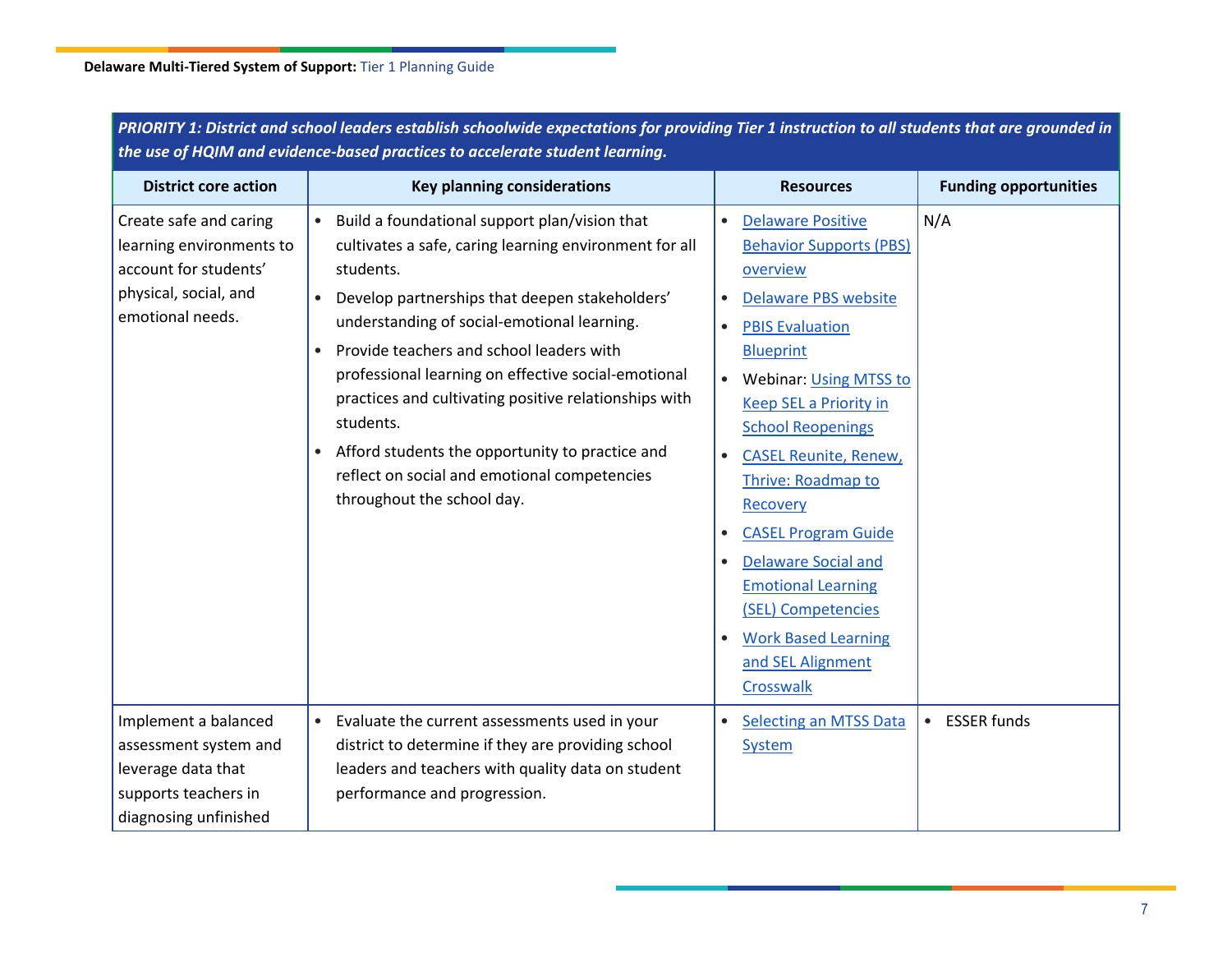| the use of HQIM and evidence-based practices to accelerate student learning.                                                  |                                                                                                                                                                                                                                                                                                                                                                                                                                                                                                                                                                                                                                                                                                                                                                                                                                                                                                                                            |                                                                                   |                              |  |  |
|-------------------------------------------------------------------------------------------------------------------------------|--------------------------------------------------------------------------------------------------------------------------------------------------------------------------------------------------------------------------------------------------------------------------------------------------------------------------------------------------------------------------------------------------------------------------------------------------------------------------------------------------------------------------------------------------------------------------------------------------------------------------------------------------------------------------------------------------------------------------------------------------------------------------------------------------------------------------------------------------------------------------------------------------------------------------------------------|-----------------------------------------------------------------------------------|------------------------------|--|--|
| <b>District core action</b>                                                                                                   | <b>Key planning considerations</b>                                                                                                                                                                                                                                                                                                                                                                                                                                                                                                                                                                                                                                                                                                                                                                                                                                                                                                         | <b>Resources</b>                                                                  | <b>Funding opportunities</b> |  |  |
| learning and providing the $ $<br>necessary scaffolds to<br>ensure all students have<br>access to grade-level<br>instruction. | Use high-quality assessment processes and tools to<br>form a local assessment system, including screeners<br>and interims that limit testing time and align to high-<br>quality curricula and communicate these decisions<br>with all stakeholders.<br>Eliminate nonaligned and redundant assessments.<br>$\bullet$<br>Determine students' understanding of key grade-<br>$\bullet$<br>level skills and knowledge using just-in-time<br>assessments aligned to HQIM, with the goal of<br>accelerating rather than remediating student<br>learning.<br>Establish and communicate a protocol for the early<br>identification of students who may need additional<br>Tier 2 and/or Tier 3 supports by conducting a<br>screening process for every child upon entry into the<br>system and using the data to make instructional<br>decisions and/or provide students with appropriate<br>levels of tiered support prior to referring a student | <b>National Center on</b><br><b>Intensive Intervention</b><br><b>Tools Charts</b> |                              |  |  |
|                                                                                                                               | for a special education evaluation.                                                                                                                                                                                                                                                                                                                                                                                                                                                                                                                                                                                                                                                                                                                                                                                                                                                                                                        |                                                                                   |                              |  |  |

*PRIORITY 1: District and school leaders establish schoolwide expectations for providing Tier 1 instruction to all students that are grounded in*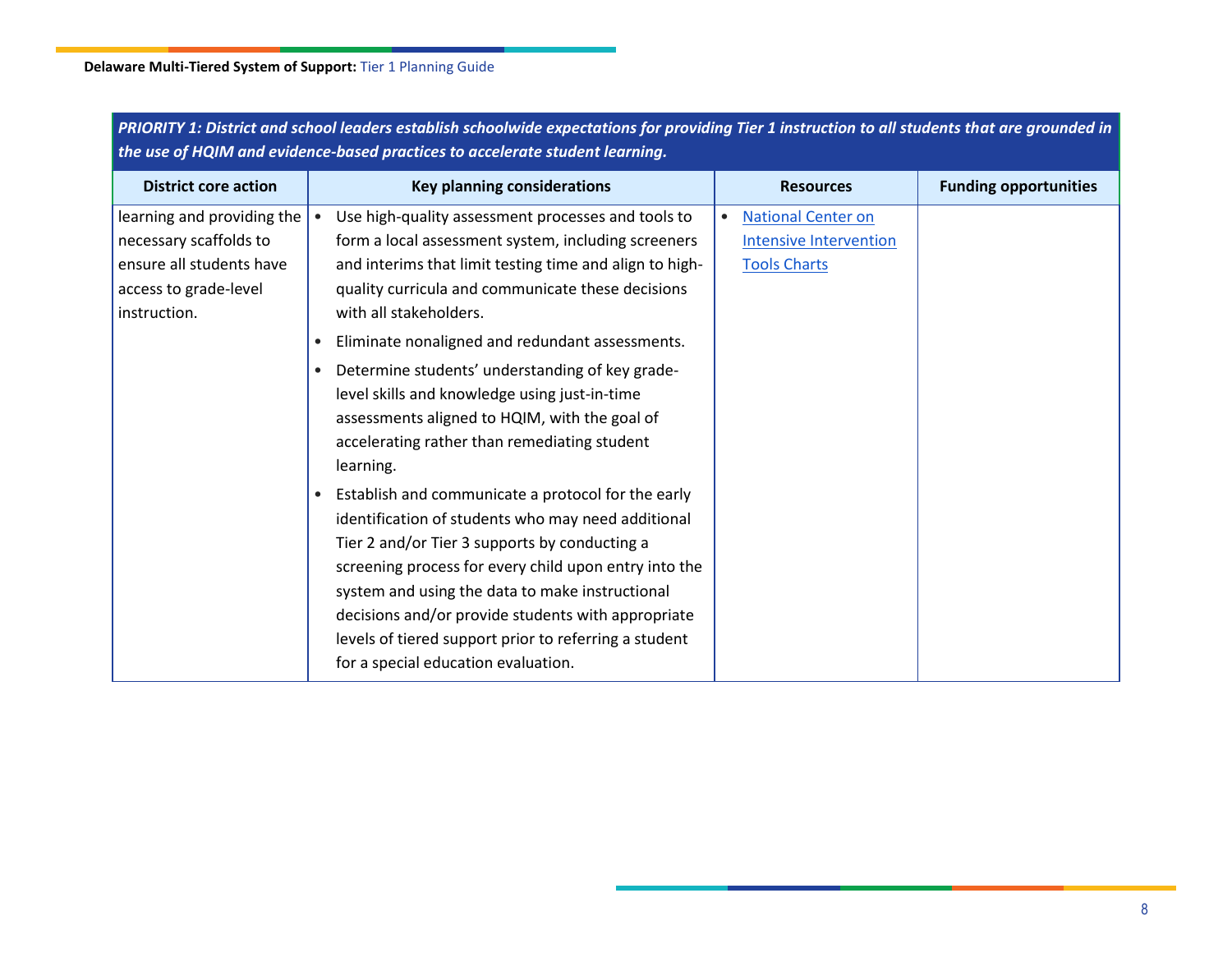| practices.                                                                                                                                                                                                                                                                                                                |                                                                                                                                                                                                                                                                                                                                                                                                                                                                                                                                                                                                           |                                                                             |                                                                                                                                                            |  |
|---------------------------------------------------------------------------------------------------------------------------------------------------------------------------------------------------------------------------------------------------------------------------------------------------------------------------|-----------------------------------------------------------------------------------------------------------------------------------------------------------------------------------------------------------------------------------------------------------------------------------------------------------------------------------------------------------------------------------------------------------------------------------------------------------------------------------------------------------------------------------------------------------------------------------------------------------|-----------------------------------------------------------------------------|------------------------------------------------------------------------------------------------------------------------------------------------------------|--|
| <b>District core actions</b>                                                                                                                                                                                                                                                                                              | <b>Planning considerations</b>                                                                                                                                                                                                                                                                                                                                                                                                                                                                                                                                                                            | <b>Resources</b>                                                            | <b>Funding opportunities</b>                                                                                                                               |  |
| Examine and create support<br>structures to accelerate<br>student learning within the<br>context of HQIM (e.g.,<br>school schedules, staffing<br>models, summer learning<br>acceleration, extended<br>school day/year, high-<br>dosage tutoring, refining or<br>revising existing policies,<br>procedures, and programs). | Assess and amend current structures and policies<br>$\bullet$<br>(school schedules; PLC schedules; collaborative<br>planning time; professional learning plans; staffing<br>models; refining or revising existing policies,<br>procedures, and programs) that support instruction<br>to determine what you should start, stop, or keep to<br>support new curricula.<br>Identify and provide support structures and<br>$\bullet$<br>programs to accelerate student learning this<br>summer and next school year (e.g., summer<br>learning acceleration, extended school day/year,<br>high-dosage tutoring) | Delaware Strategy for<br>$\bullet$<br><b>Accelerated Learning</b>           | N/A                                                                                                                                                        |  |
| Provide school leaders with<br>the professional learning<br>needed to understand and<br>create structures that<br>effectively support the use<br>HQIM and the delivery of<br>Tier 1 universal instruction.                                                                                                                | Determine if you have the internal capacity and<br>$\bullet$<br>expertise to provide school leaders with the initial<br>training and ongoing coaching to effectively support<br>the implementation of new curricula; if not, use the<br>Delaware Professional Learning Partners Guide to<br>select a partner to support you.<br>Establish a learning community for school leaders<br>$\bullet$<br>that allows them to problem-solve and share best<br>practices on curriculum implementation and the<br>delivery of Tier 1 instruction.                                                                   | <b>Delaware Professional</b><br>$\bullet$<br><b>Learning Partners Guide</b> | Reimagining<br><b>Professional Learning</b><br><b>Grants</b><br>School Improvement<br>$\bullet$<br>Grants<br>Title II, Title III, IDEA,<br>and ESSER funds |  |

*PRIORITY 2: Districts and schools create support structures to accelerate student learning within the context of HQIM and evidence-based*